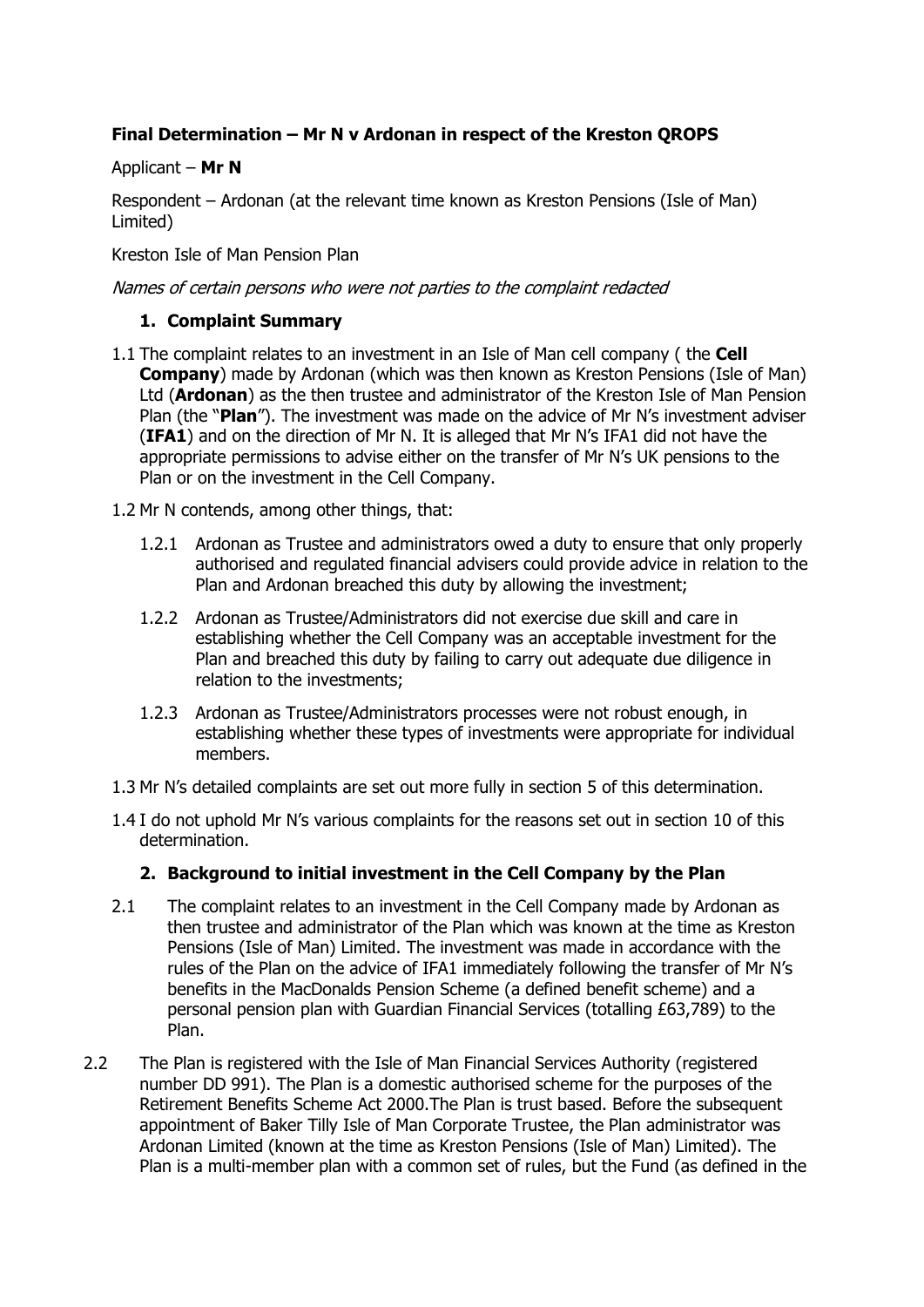Rules) of each member is segregated and the assets are not pooled, so that no other Member of the Plan is affected by the investment of Mr N in the Cell Company.

- 2.3 Mr N alleges that he was cold called by a representative of an unregulated Gibralter based marketing firm) (**the Introducer**) in late 2014 who introduced Mr N to IFA1 of IFA1 Wealth Management. It is alleged that the controllers of the Introducer are also directors of the Cell Company or that there is some form of business relationship or connection between the two entities. Mr N understands that IFA1 Wealth Management is not itself a regulated or authorised business, but is rather a trading style of another regulated business which was described by IFA1 under a different name and " listed under the Financial Conduct Authority register in the UK.
- 2.4 IFA1 subsequently described his regulated business by a different name and I understand clarified that this was the business operated by a different financial adviser (**IFA2**) in Netherlands which Mr N has identified on the Financial Conduct Authority register in the UK under a different firm reference number. It is alleged that both IFA1 and IFA2 have passport permissions to conduct "Insurance Mediation" only in the UK and not to advise on pension transfer business or give investment advice on pension investments.
- 2.5 It is important to note at this stage in the determination that as Deputy Pensions Ombudsman I do not have jurisdiction to determine any complaint against IFA1, IFA2 or the Cell Company in relation to this matter. The complaint only relates to the actions of Ardonan. I, therefore, have not been able to consider any representations from any of these persons or entities in relation to the events which are described in this complaint.

### **3 Application Process to join the Plan**

- 3.1 IFA1 sent Mr N a letter on 9 December 2014 with his recommendations on behalf of IFA1 Wealth Management Limited in relation to his recommendations to transfer to the Plan and the investment in the Cell Company. The letter states in the footer that IFA1 Wealth Management is an EU based financial adviser registered in the Czech Republic. Mr N was also sent a critical yield calculation on 14 December 2014 prepared by the QROPS bureau showing the critical yield necessary to achieve a comparable pension to that which would have been provided under his UK defined benefit pension.
- 3.2 On the advice of IFA1/IFA2, Mr N sent a letter to Ardonan attaching his application to join the Plan dated 9 December 2014. The letter among other things states that:

"I have read and understood the "Reasons Why Letter" provided by my adviser and confirm that the investment strategy is in line with my risk profile and retirement planning objectives.

I hereby instruct you to invest all of the funds received into my account, net of any reserve you make for fees, into [the Cell Company], which I am advised gives me a diverse spread of investments in a variety of high growth asset classes. As I have been advised by my IFA I would like the risk profile of my investment with them to be "balanced".

- 3.3 The signed application form dated 14 December 2018 (i.e. after the date of the letter to Ardonan) contained a statement of the risk profile the member was comfortable with and a number of declarations in its detailed terms and conditions.
- 3.4 The risk profile section in the application offered the following choices: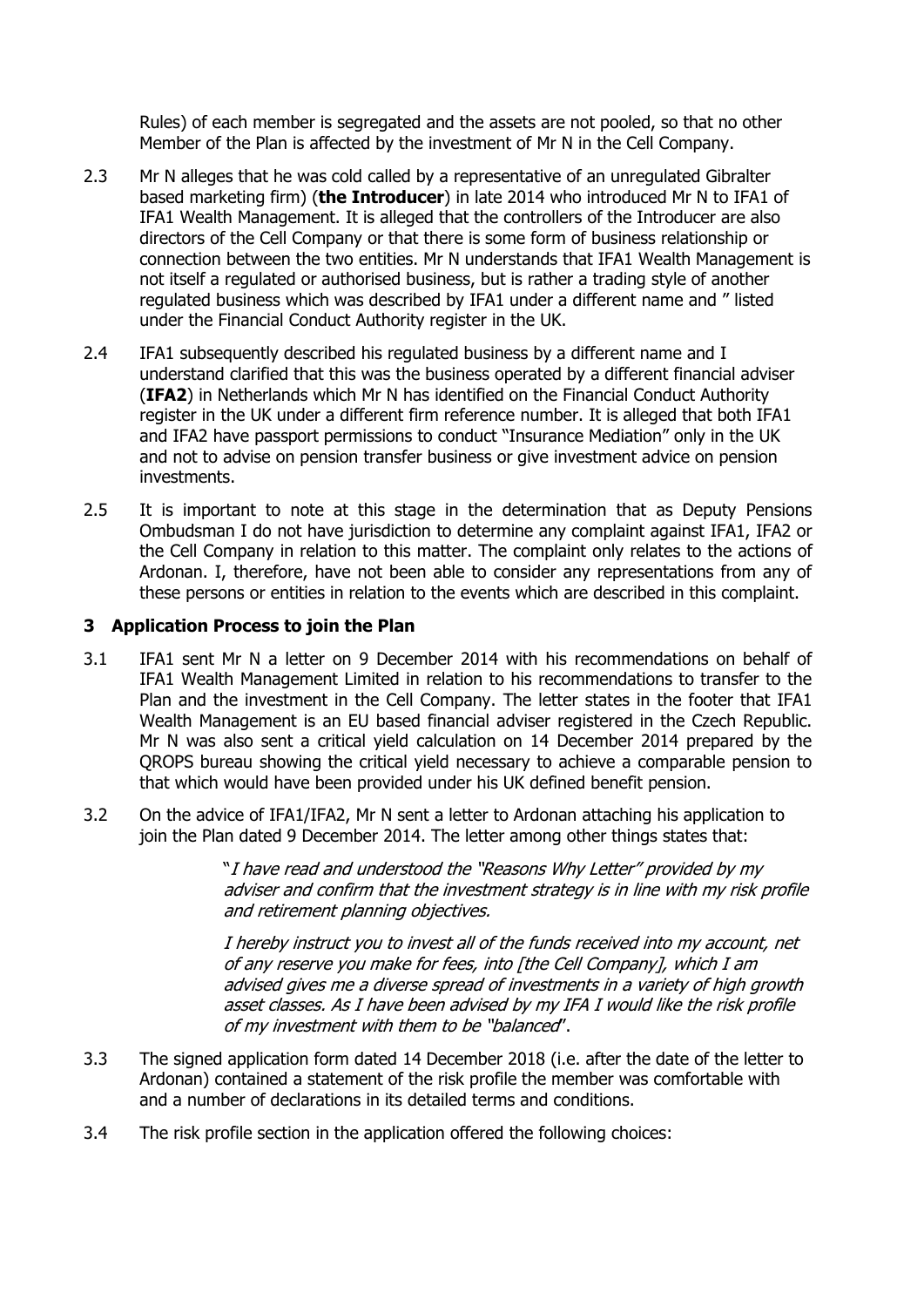| <b>Risk Profile</b>                                                                                                    |                     |                                                                                                                                                                                |
|------------------------------------------------------------------------------------------------------------------------|---------------------|--------------------------------------------------------------------------------------------------------------------------------------------------------------------------------|
| Which of the risk profiles below are you comfortable with?                                                             |                     |                                                                                                                                                                                |
| <b>Risk Category</b>                                                                                                   | <b>Risk Profile</b> | <b>Risk Profile Definition</b>                                                                                                                                                 |
| $\lceil$ 1.                                                                                                            | Very Low Risk       | Investments designed to preserve<br>capital and any growth is likely to be<br>minimal                                                                                          |
| $\lceil$ 12.                                                                                                           | Low Risk            | There is a small degree of risk to<br>your capital which may go down as<br>well as $up - any growth$ is likely to be<br>fairly moderate                                        |
| $[X]$ 3.                                                                                                               | <b>Medium Risk</b>  | There is some risk to your capital<br>which may go down as well as up $-$<br>there is potential for growth over the<br>long term                                               |
| $\lceil$ 14.                                                                                                           | Med/High Risk       | There is a chance of more aggressive<br>growth of your investment over the<br>longer term but with an increased<br>possibility of your investment value<br>declining           |
| $\lceil$ 15.                                                                                                           | <b>High Risk</b>    | There is potential for significant<br>growth but that potential should be<br>balanced with the increased chance<br>that your investment value may<br>decline more aggressively |
| $*A \cap \neg \neg \neg \neg \neg \neg \neg \neg \neg$<br>the bigher the rick the greater the petertial return as well |                     |                                                                                                                                                                                |

 $*$ As a general rule – the higher the risk, the greater the potential return, as well as the increased chance of your investment falling in value. Please consult your professional adviser for a broader definition if required.

**Disclaimer** – Kreston are professional trustees and administrators who ensure that your retirement fund is managed within relevant legislation and in line with your stated investment strategy [emphasis in red by the Deputy Pensions Ombudsman – the red highlighting is not in the original]. We accept our duties and responsibilities as both trustees and administrators in full. We do not however provide or accept liability for any investment tax or legal advice in relation to your fund. Please consult your professional adviser for a broader definition.

3.5 The form then indicated that the investment should be made in the Cell Company Limited – BALANCED and then contained details of the transfers to be made to the Plan. There were a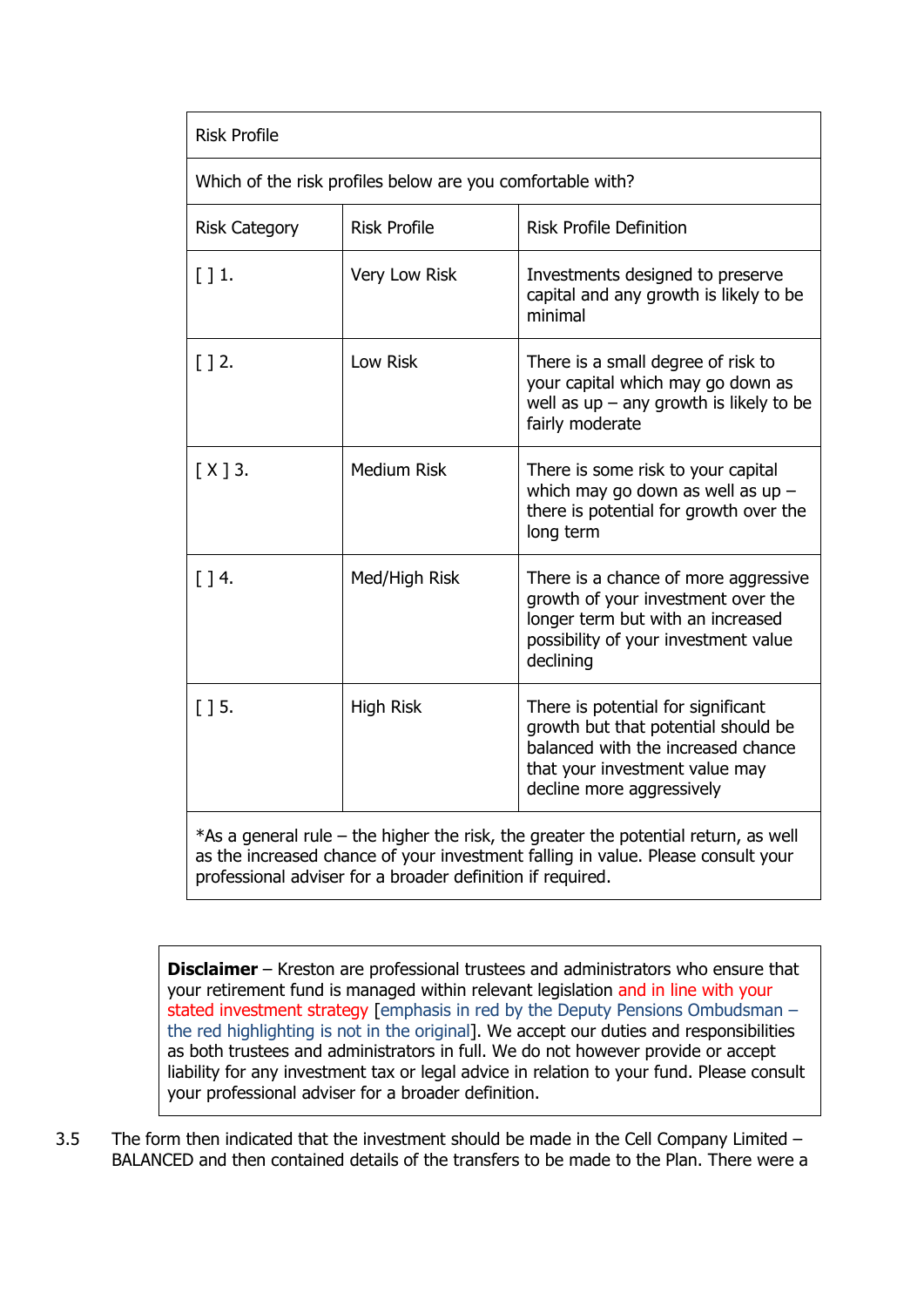number of declarations signed by Mr N attached to the form including the following declarations:

> "I request that the Trustee may appoint any nominated investment manager, if applicable, but fully understand and accept that: I am solely responsible for all decisions relating the purchase, retention and sale of investments within my Pension Plan fund and relating to the nomination of investment managers.

I will not hold Kreston responsible in any way of any delays in the purchase or sale of any investments.

I will hold Kreston fully indemnified against any claim in respect of such investment decision or directions.

I acknowledge and accept the terms and conditions for membership of the Pension Plan.

I acknowledge that the responsibility for investment advice and subsequent investment instructions to Kreston must be made by me or my Appointed Professional Adviser.

I acknowledge and accept that the services provided by Kreston do not extend to financial, legal, tax or investment advice. Kreston has not provided advice in relation to membership of the Pension Plan or its suitability to my current or future circumstances and my pension scheme will be established on an Execution basis only"

The detailed terms and conditions attached to the application form which Mr N signed included further statements and disclaimers that the Trustees are unable to provide could go down as well as up and the full amount of the Pension Plan funds invested may not be returned.

> I therefore Direct the Trustee to make the Non-Standard investments as recommended."

3.6 Mr N then signed an overseas transfer form/declaration on 10 January 2015 instructing Guardian Financial Services to make a transfer from his personal pension scheme to the Plan and then signed a deed of adherence on 19 January 2015 confirming that the Trustee had made available a copy of the Trust Deed and Rules governing the Plan and confirming that independent advice on the suitability of the Plan to provide benefits on retirement and other benefits in respect of the Applicant. On 5 March 2015 Ardonan wrote to Mr N thanking him for his application to transfer his pension benefits to the Plan which had been received from his financial adviser. The letter confirmed that the application had been accepted and Ardonan would be contacting his exiting scheme to request funds to be transferred to the Plan and once the funds are received, the investment will be placed as instructed. Ardonan have subsequently provided evidence that the funds transferred were invested in the Cell Company on 17 February 2015 and 18 March 2015 respectively.

### **4 Subsequent Developments**

4.1 On 19 March 2015 (i.e. the day after the second investment in the Cell Company was made) Ardonan was made aware at a meeting with the Isle of Man Pensions Regulator, of general concerns relating to the business received by Ardonan from another local pension company. I understand from Ardonan that the regulator stated that it had no evidence of any wrongdoing but simply advised Ardonan to review investments. Ardonan I understand then undertook additional investigatory work at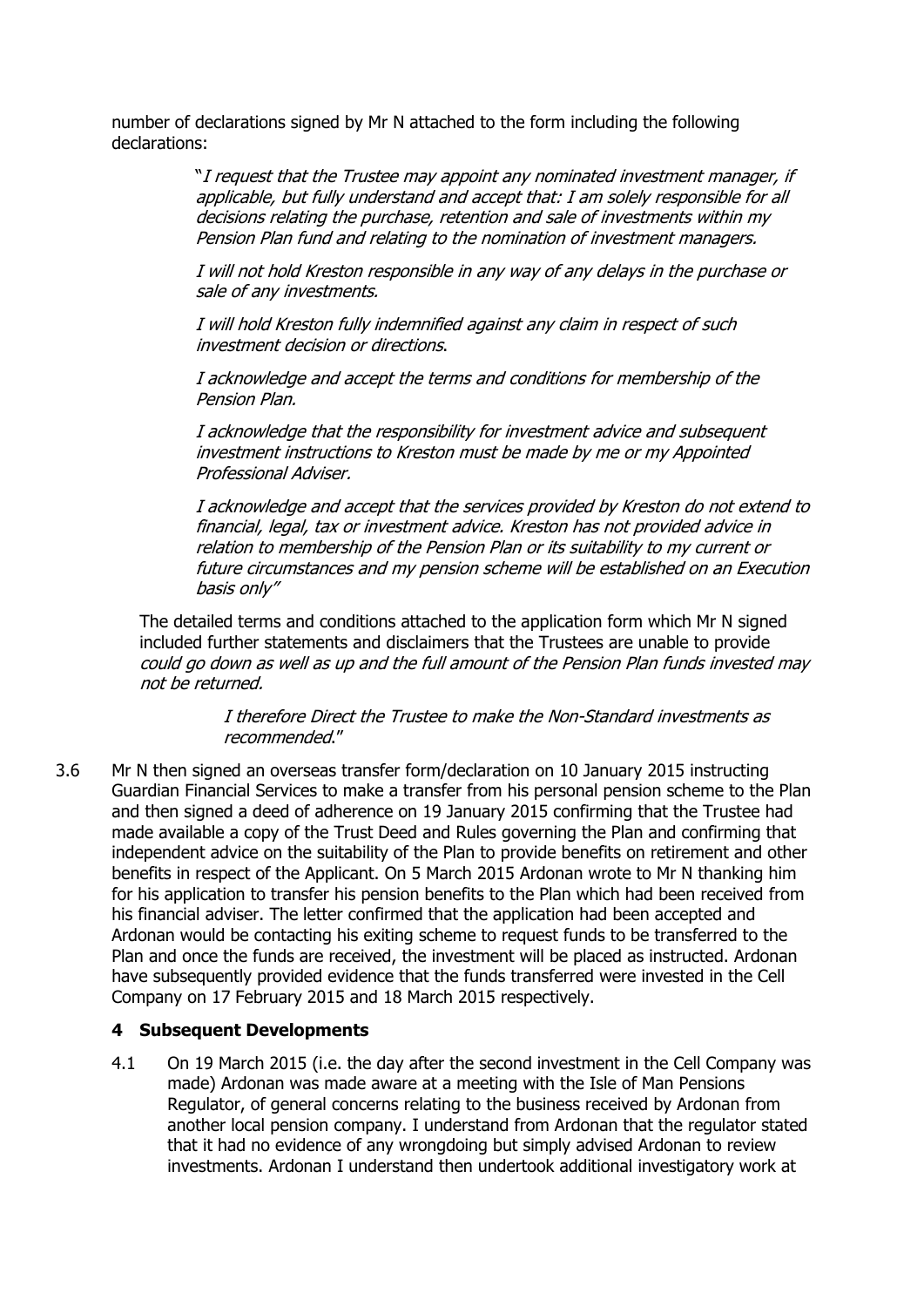its own cost into the relevant investment and concluded that the Cell Company was unacceptably high risk for a pension plan and removed it as a permitted investment for the Plan.

4.2 Following the completion of this review Ardonan subsequently contacted Mr N on 26 May 2015 to advise him that the funds had been invested in accordance with Mr N's direction. The letter of 26 May 2015 also advised Mr N that:

> "Following our most recent review of investments of the Plan, including [the Cell Company], we have concluded that the investment which you have requested we make represents an unacceptably high level of risk.

We have been increasingly concerned at the lack of financial and accounting information available to investors in [the Cell Company], about the nature of its underlying investments, despite our enquiries in this regard and the apparent high risk nature of those investments about which we have been able to obtain information.

In the circumstances we have removed [the Cell Company] from our list of approved investments for the Plan and are no longer able to subscribe for shares in, or accept funds for investments into, [the Cell Company].

The purpose of this letter is to bring our concerns to your attention and to ask for your confirmation that you wish us to take all reasonable steps to seek recovery of your investment from [the Cell Company]. If not, please confirm that you wish to remain invested in [the Cell Company], notwithstanding our concerns about the possible risks associated with the investment.

We strongly recommend that you take independent financial advice from a Financial Adviser regulated by the Financial Conduct Authority who has expertise in offshore pension schemes. A list of such advisers can be found on the FCA's website a[t http://www.fsa.gov.uk/register/home.do.](http://www.fsa.gov.uk/register/home.do) Any such adviser (with appropriate expertise) will be able to provide you with advice on a suitable investment strategy for your pension funds.

Please confirm that you have taken further advice and provide your instructions as soon as possible and in any event no later than 21 days from the date of this letter, by completing and returning the enclosed forms."

- 4.3 Mr N appears to have subsequently contacted both IFA1 and the Introducer about the letter from Ardonan. The Introducer appears, on the documents I have seen, to have given Mr N assurances about the continued appropriateness of the investment.
- 4.4 On 18 August 2015 Ardonan contacted Mr N again about the [Cell Company] investment asking for instructions on whether it should be retained now that it was no longer a permissible investment and sending him a further non-standard investment form to complete.
- 4.5 There then seems to have been further contact between Mr N and Ardonan on 11 May 2016 Ardonan wrote to Mr N as follows:

# "**[The Cell Company]("Cell Company")]**

In accordance with your instructions a request was made for a full redemption of the shares in [the Cell Company] and the subsequent return of monies to your pension fund in Kreston Isle of Man Pension Plan.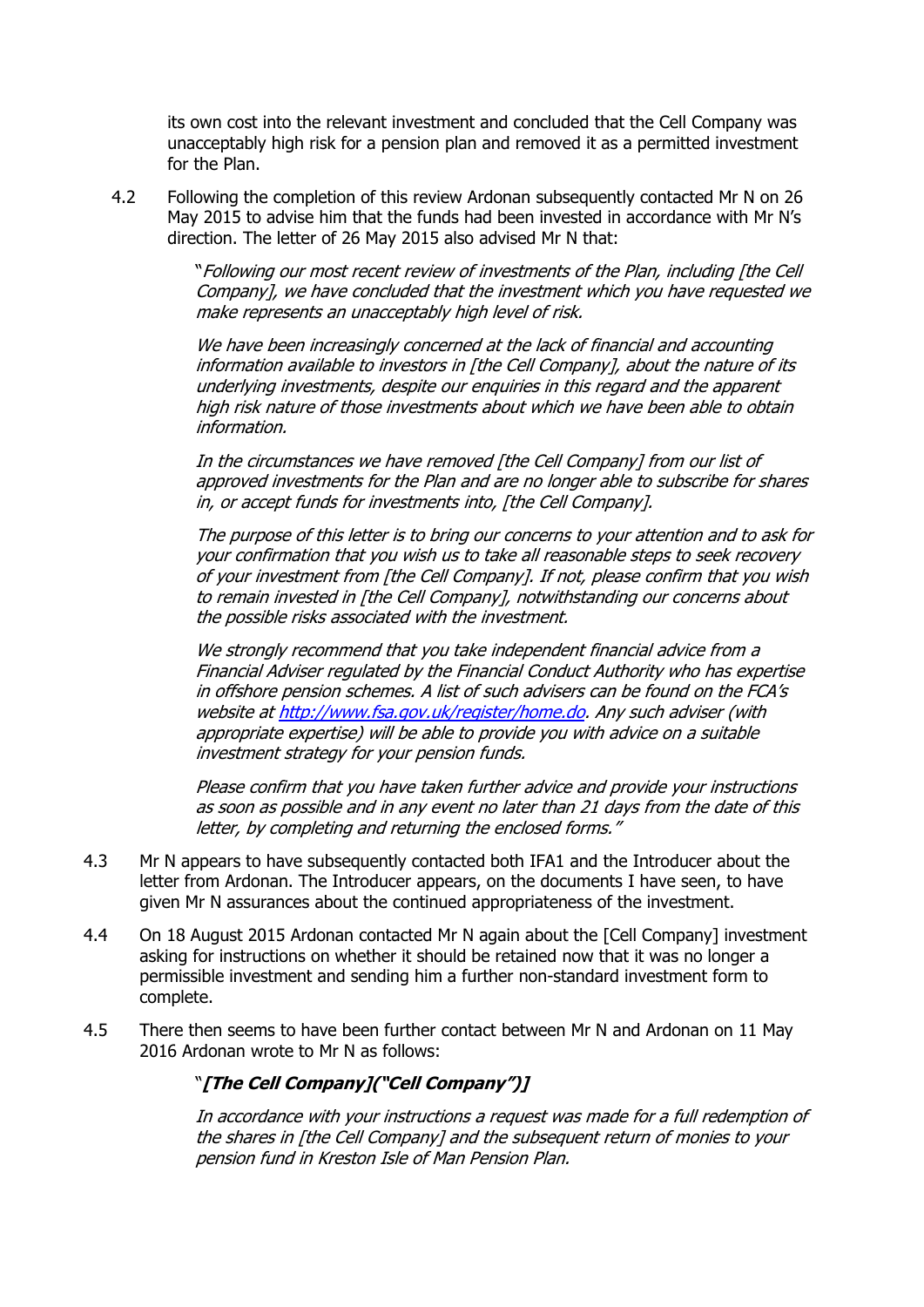The directors of [the Cell Company] have since confirmed that, as per the offering memorandum, they consider the investment to be long term, (which they state as 10 years), and, that redemptions are subject to the discretion of the directors.

In these circumstances they are not minded to exercise the discretion to allow redemption. They have stated that they will not redeem shares before the expiry of the 10 year term on any basis other than payment of pension benefits, death or ill-health.

We recommend that you take independent financial advice from a Financial Adviser regulated by the Financial Conduct Authority prior to providing us with any further instructions."

4.6 I understand that Mr N has been unable to redeem his investment and has had difficulty obtaining a valuation of this investment. Mr N is concerned that at best the investment is not suited to his pension plans and he should not have been advised to invest in [Cell Company] having regard to his agreed risk profile. At worst he is concerned that he may possibly have been a victim of some sort of scam. It is not possible on the information available to me to establish whether this is the case but I can understand why Mr N has concerns about whether his investment is suitable for him under the Plan given that it is unregulated and the fact he cannot redeem it for 10 years and the difficulty, I understand, he has had of obtaining information about its value.

### **5 The Complaint**

- 5.1 Mr N has subsequently made a complaint against Ardonan on 5 July 2016. The complaint as originally formulated was broadly that Ardonan owed a general duty of care to Mr N and failed in their duty of care, by:
	- 5.1.1 allowing his then "financial adviser" to carry out an activity they were not authorised to do;
	- 5.1.2 failing to establish whether the Plan was appropriate for him;
	- 5.1.3 failing to establish that the investment in [the Cell Company] was appropriate for him; and
	- 5.1.4 failing to protect him from what may potentially turn out to be a pension scam/fraud.
- 5.2 The complaint was rejected by Ardonan in September 2016 on the following grounds:
	- 5.2.1 the transfer of his pension benefits to the Plan and the investment in [the Cell Company] was completed at his direction;
	- 5.2.2 it was made clear in all the relevant documentation that Ardonan does not provide any advice with regard to transfers to the Plan or otherwise. The Plan documentation is clear that the responsibility for obtaining investment advice was solely Mr N's. For example the terms and conditions in the application form signed on 14 December 2014 state that Ardonan has no duty to Mr N with regard to investments within the Plan.
	- 5.2.3 In any event it is unclear at this stage whether any loss has been suffered as it will not be known what the value of the investment is in [the Cell Company] until it is redeemed.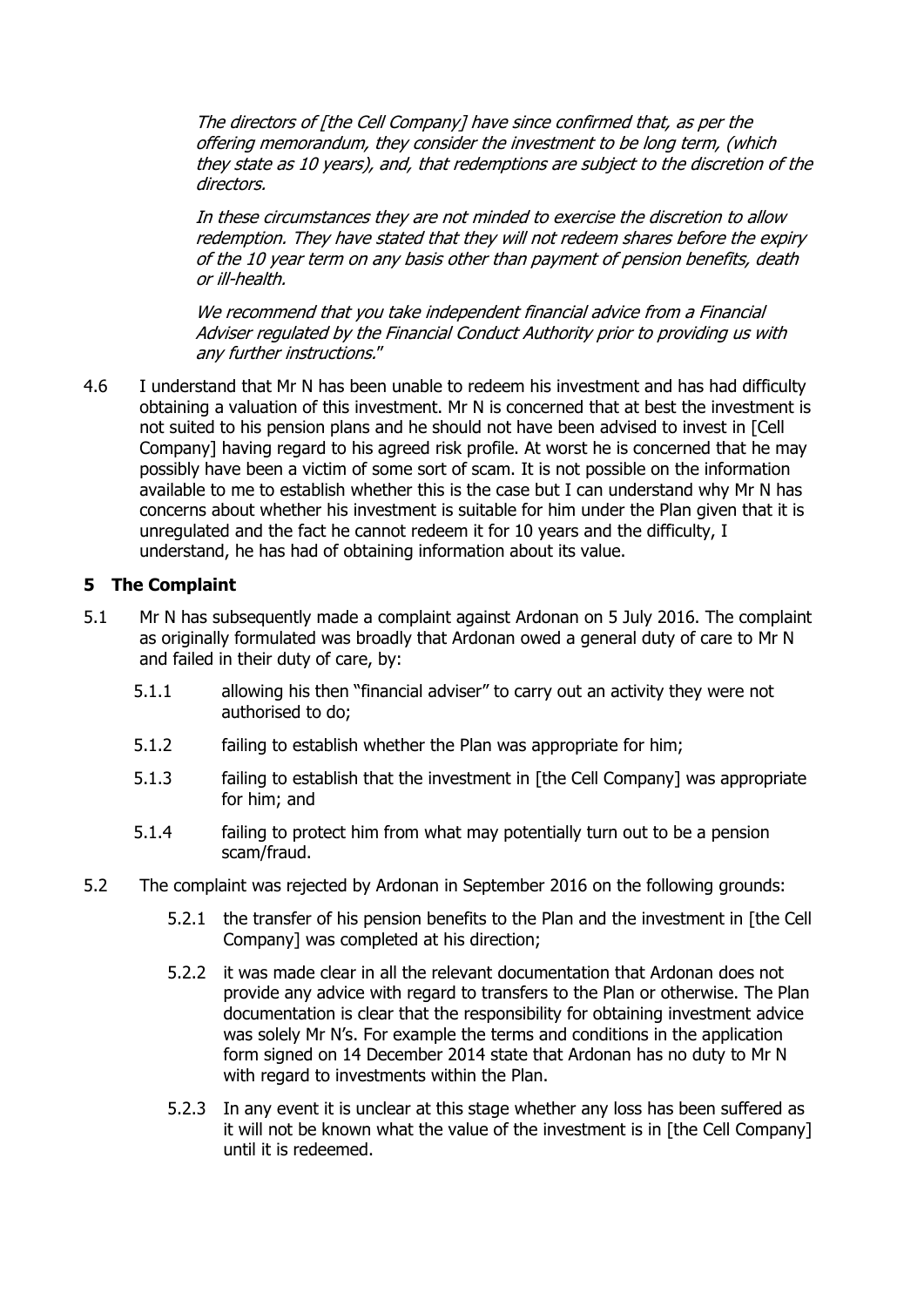- 5.3 Mr N subsequently made a complaint to the Pensions Ombudsman. As part of the complaints process Mr N clarified and expanded certain aspects of his complaint. In particular Mr N contends:
	- 5.3.1 The Trustees/Administrators had a duty to make sure that they only allowed properly authorised and regulated financial advisers to arrange transactions with the Plan (both transferring benefits into the scheme and arranging deals in investments deals within the scheme. Mr N believes that the regulated firm involved did not have the appropriate permissions to conduct the business it was engaged in (advising on and arranging deals in investments). Mr N refers to a BBC investigation by the "You and Yours" programme into the advisers involved and the Cell Company in January 2018 which investigated the alleged links between the Introducer that was allegedly cold calling clients and the directors of the Cell Company. Mr N notes that this is the exact process Mr N went through with the same adviser, IFA1. It was also alleged in this case that the financial adviser did not have the appropriate permissions. Mr N is not contending that the Ardonan as trustee/administrator were responsible for the advice but they had a duty of care to protect members from unregulated advice and possible pension scams by not dealing with unauthorised advisers;
	- 5.3.2 The Trustee/Administrators did not exercise due skill and cate in establishing whether [the Cell Company] was an acceptable investment for the Plan. On the evidence Ardonan did not have any procedures in place to assess whether investments are acceptable for the scheme member and, again, this put member's benefits at risk;
	- 5.3.3 The Trustee/Administrators processes where not robust enough in establishing whether the types of investment were appropriate for individual members. The fact that the Plan had a non-standard investment form indicates that the Trustees were aware that some investments may not be appropriate for individual investors. It is noted that the non-standard investment form was not properly completed as the names of the investment and financial adviser were missing. On the second page, of the Investment Policy Statement Ardonan indicate that "*we will use the information* provided to help us undertake appropriate oversight of any investment instruction provided to us by your professional adviser. Mr N's investment policy indicated "Medium Risk" defined as "There is some risk to your capital which may go down or  $up$  – there is potential for growth over the longer term". Mr N does not consider that the description reflects the investment Mr N was investing in. An unregulated offshore cell company would be considered (by most reasonable professional assessments) as a very high risk investment. It is alleged that Ardonan failed to exercise any appropriate oversight by not determining the risks presented by an investment in an unregulated cell company.

### **6 Ardonan's statutory obligations in relation to investments as Trustee and Administrator of the Plan**

- 6.1 In order to consider whether Ardonan acted in breach of any of their duties under the Plan it is first necessary to consider the nature of those duties. In particular whether there were any duties to consider the suitability of [the Cell Company] as an investment under the Retirement Benefit Schemes Act 2000, the Trustee Act 2001 or under trust law generally, or, as argued by Ardonan, the Trustee's only duty was to follow the directions of Mr N in relation to the investment.
- 6.2 The statutory provisions relating to investment by pension schemes on the Isle of Man are set out in the Retirement Benefit Schemes Act 2000. They are similar, but not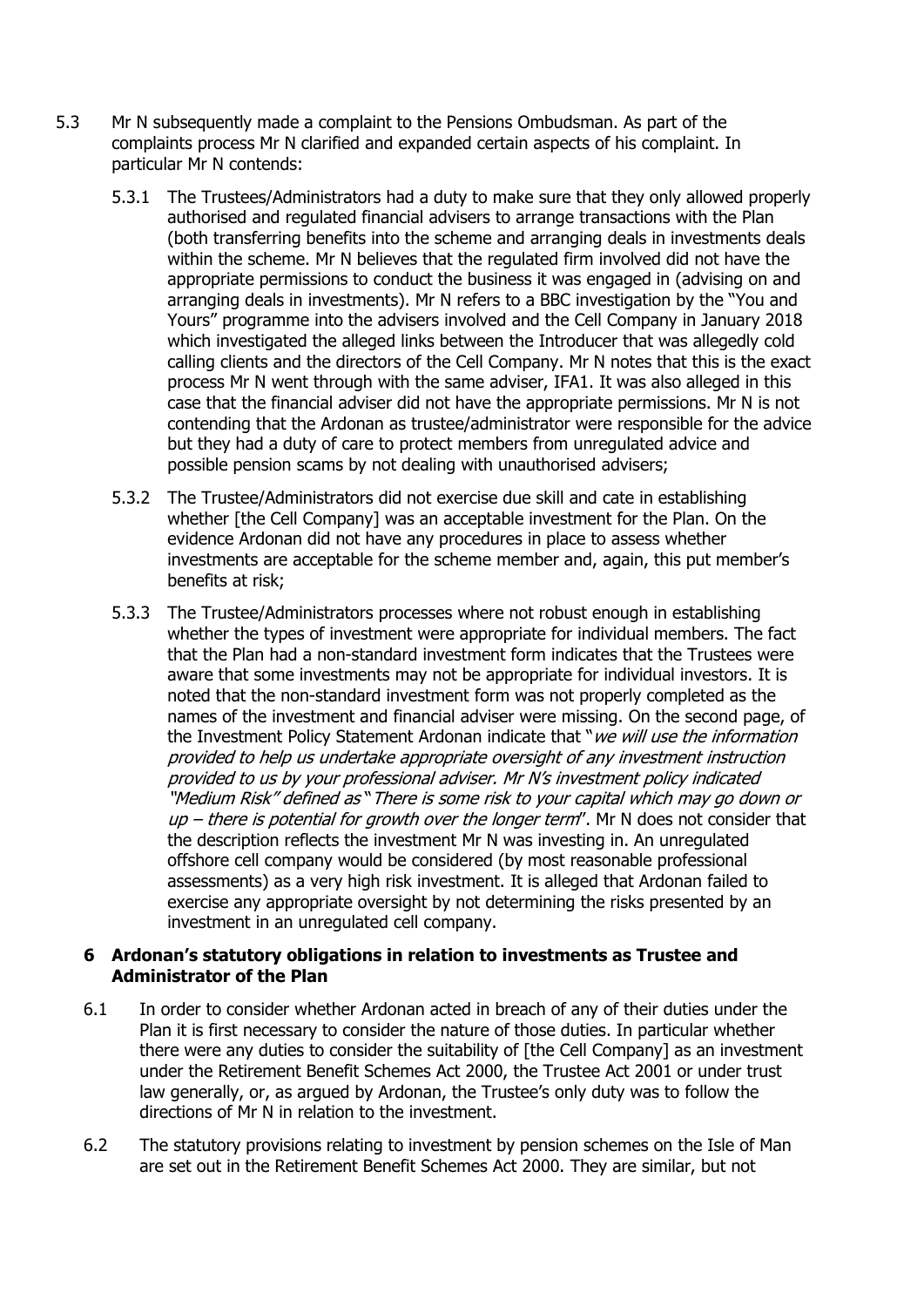identical, to the statutory investment duties imposed on trustees of occupational pension schemes in the UK in the Pensions Act 1995. The Isle of Man is also not subject to the European Pensions Directive (or IORP) as it is not part of the EU. The investment restrictions (including the restriction on the proportion of investments which can be invested in unregulated investments) that apply in the UK and EU accordingly do not apply in the Isle of Man.

- 6.3 A preliminary point to note is that under section 20 of the Retirement Benefits Schemes Act 2000 any provision of any document constituting an authorised scheme shall be void in so far as it would have the effect of exempting the trustee or administrator from liability for any failure to exercise due care and diligence in the discharge of their respective functions in respect of the scheme. The exoneration clause in clause the Trust Deed governing the Plan and any exemptions from liability in the terms and conditions entered into with Ardonan will not, therefore, necessarily be effective in protecting Ardonan if it can be shown that there is a failure to exercise due care and diligence in the discharge of their respective functions in respect of the scheme. It is still necessary, however, to consider what those functions are. Any contractual exclusions also take effect to the provisions of the Misrepresentation and Unfair Contract Terms Act 1980 and any applicable provisions in the Consumer Protection Act 1991 (Part V).
- 6.4 Under the Retirement Benefit Schemes Act 2000 (**RBS Act 2000**) in the Isle of Man (unlike the UK) any person acting as scheme administrator has to be registered with the Financial Services Authority which performs the function of pensions regulator in the Isle of Man. The regulator may also pass regulations specifying practices to be followed by registered scheme administrators in carrying on the affairs of the scheme (section 36(7) of RBS Act 2000).
- 6.5 Under the RBS (Domestic Schemes) (General Administration) Regulations 2000, Regulation 15 the trustees of any scheme (the expression scheme potentially could include both an occupational or personal pension scheme unless it falls within the stated exemptions) are required to secure that there is prepared, maintained and from time to time revised a written statement of the principles governing decisions about investments for the purposes of the scheme including the kind of investments to be held, the balance between the kinds of investment, risk, the expected return on investment and the realisation of investments. Before preparing such a statement the trustees must obtain and consider written advice. There is an exemption, however, from this requirement for personal schemes in which all investments (other than broadly those in policies of insurance, accepted investment schemes where the trustees had no discretion how any of the monies with the insurer or accepted investment scheme) are made in accordance with instructions received from the member in exercise of any powers given by the scheme rules for the member to choose how funds in respect of the member should be invested (Regulation 15(1)(d)). Given the obligation under the Trust Deed and Rules to act on the directions of the member (see below) the Plan does in my view fall within this exemption. Regulation 15, therefore, does not apply to a self-directed scheme like the Plan.
- 6.6 There are, however, other more general investment duties on trustees of certain types of trust which may apply to trustees under the Trustee Act 2001 that are potentially applicable to a personal pension scheme like the Plan. Where certain duties under the Trustee Act 2001 apply (including investment duties) the trustee must exercise due skill and care as in reasonable in the circumstances having regard in particular to any special knowledge or experience he has or holding himself as having or if he acts as a trustee in the course of business or in a profession to any special knowledge or experience it is reasonable to expect of a person acting in the course of that kind of business or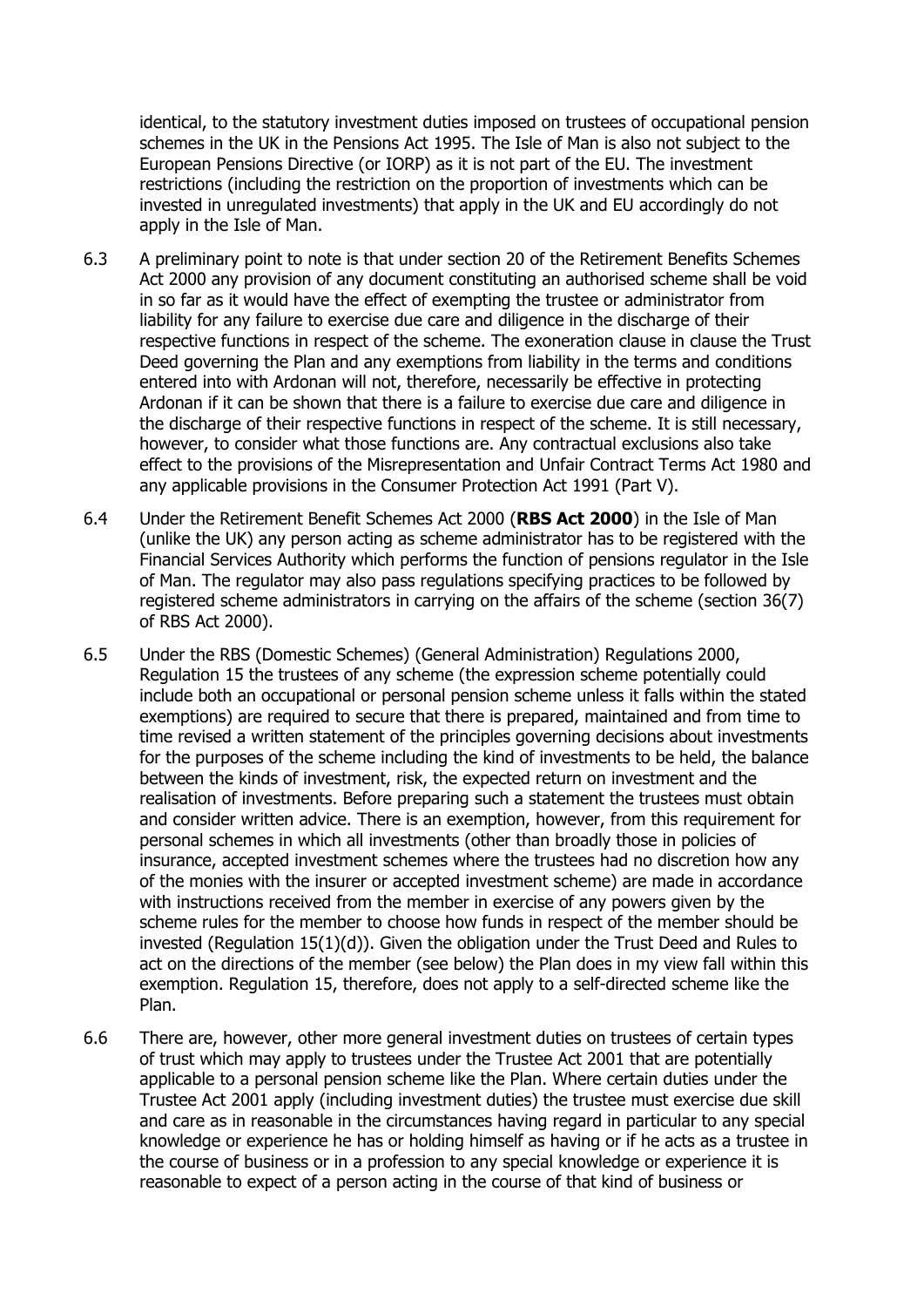profession. This duty is known as the "duty of care". The duty of care however does not apply if or in so far as it appears from the trust instrument that the duty is not meant to apply (paragraph 7 of Schedule 1 to the Trustee Act 2001).

- 6.7 Under section 3 of the Trustee Act 2001, subject to the provisions of the Act, a trustee may make any kind of investment that he could make if he were absolutely entitled to the assets of the trust. This investment power is in addition to any other investment power under the Plan and is subject to any restriction or exclusion imposed by the trust instrument or any statutory provision.
- 6.8 In exercising any power of investment whether arising under Part 1 of the Trustee Act 2001 or otherwise, a trustee must have regard to the standard investment criteria. A trustee must also from time to time review the investments of the trust and consider whether, having regard to the standard investment criteria, they should be varied. The "standard investment criteria" in relation to a trust are:
	- 6.8.1 the suitability to the trust of investments of the same kind as any particular investment proposed to be made or retained and of that particular investment as an investment of that kind; and
	- 6.8.2 the need for diversification of investments of the trust, in so far as appropriate to the circumstances of the trust.
- 6.9 Before exercising any power of investment, whether arising under Part 1 of the Trustee Act 2000 or otherwise, the Trustee has to take proper advice about the way having regard to the standard investment criteria, the power should be exercised.

### **7 Investment Duties under the Trust Deed and Rules**

- 7.1 As noted above, however, the Trustees general investment duty under the Trustee Act 2001 is subject to the terms of the Trust Deed and rules governing the Plan. Also the duty of care under the Trustee Act 2001 does not apply if or in so far as it appears from the trust instrument that the duty is not meant to apply (see above).
- 7.2 The investment powers are set out in clause 6.1 of the Trust Deed and referred to also in Rule 15.2 of the Plan Rules. I have set them out in the Appendix to this determination. Broadly under clause 6 of the Trust Deed the Trustees can invest in any manner subject to such guidelines as may be issued from time to time by the Assessor of Taxes. There are certain types of investment which are not permitted by the Assessor and which could prejudice tax approval. Accordingly the Trustee is, in my view, under a duty to ensure that no investment is in breach of the guidelines issued by the Assessor of Taxes or under the general law. Rule 15.2 provides that the permitted investments of the [Plan], the restriction on investments and procedure for such investments are as stated in Clause of the Deed and are otherwise as may be prescribed by overriding law or permitted by the Assessor.
- 7.3 Clause 6.2 of the Trust Deed goes on to provide that the Trustees are required to exercise their investment power under Clause 6.1 in accordance with any direction given by the Member unless to do so would in the opinion of the Trustee be in breach of the provisions of the Scheme. Such direction shall be made with reference to any schedule or list of acceptable investments made available by the scheme administrator from time to time or to any investment fund available from an investment manager appointed in accordance with the Trustee's power to do so under clause 5.4.1.
- 7.4 If the Trustee does not act in accordance with the direction of the member the Trustee will be acing in breach of trust unless the investment is not permitted by guidance issued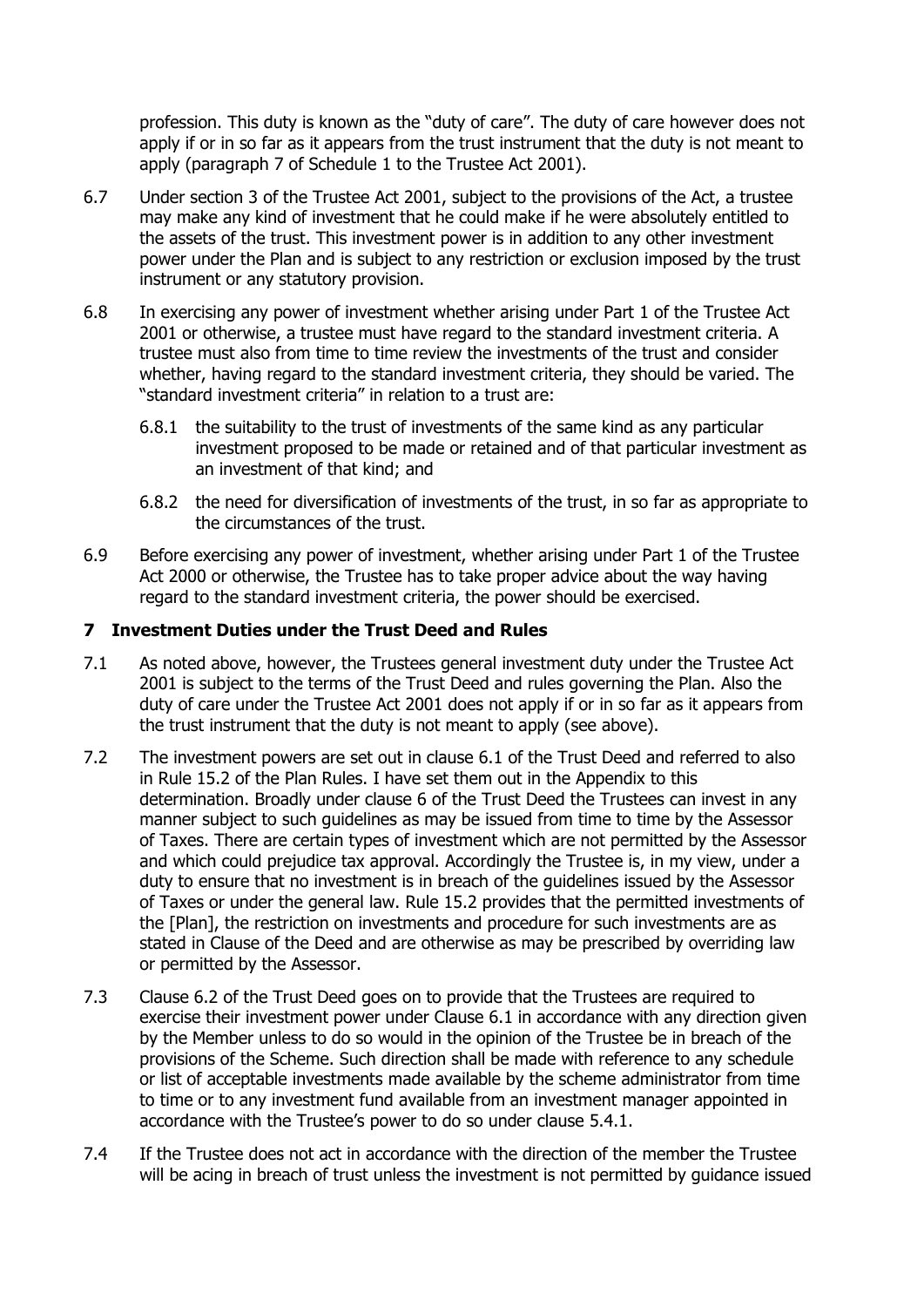by the Assessor of Taxes or the general law or is on a list of non-permitted investments issued by the Trustee from time to time. As noted above the Trustee Act 2001 investment provisions and also any investment duty under the Trust Deed and Rules take effect subject to the provisions of the Trust Deed. The investment function under this type of scheme is in my view limited to ensuring that the Plan does not invest in investments which are not permitted by the Assessor of Taxes and any investments from time to time listed in any list or schedule of non-permitted investments. A duty of care, under the Trustee Act 2001 or otherwise, can only apply in relation to this very limited duty. This conclusion is consistent with the conclusion reached by the UK Pensions Ombudsman in a similar case but not a recent decision of the UK Financial Services Ombudsman. I will discuss both UK cases further in section 10 of this determination.

- 7.5 There is a possible argument that, under clause 6 of the Trust Deed and Rules, the Trustee is under an active duty to consider from time to time whether certain types of investment (e.g. unregulated investments) should be permitted and put in place a list of non-permitted investments. I understand that in certain other Isle of Man schemes there are lists of permitted types of investment including limits on the proportion of unregulated investments at the time the investment direction was given there was no list of permitted investments in place. There is no evidence that the Trustees had a formal list of acceptable investments in place which excluded [the Cell Company] as a permissible investment at the applicable time.
- 7.6 It has been argued quite persuasively by Mr N's representative following the issue of the provisional determination that whether or not the Ardonan as Trustees/ Administrators had a formal list of acceptable investments there must have been a de facto list of acceptable investments (being all the investments the Trustees had ever previously allowed members to invest in). It should be implied that if the Trustees have allowed member to invest in something, than it must be an acceptable investment, otherwise the Trustees would be in breach of trust in allowing it. Up to this point I agree with Mr N's adviser.
- 7.7 Mr N's adviser goes onto argue at some point [the Cell Company] were added to the de facto list of acceptable investments (by virtue of the Trustees allowing the member to invest in it). It is, at this point, it is argued that the Trustees had a duty of care. If a new investment is not already on the list of the de facto list of investments, then the trustees are therefore not making an active investment decision about whether to add the new investment to the list (which is not previously been accepted and therefore not automatically acceptable). Mr N's adviser argues that Ardonan have not provided any evidence to support why the decision was made to add the Cell Company fund to the de facto list of acceptable investments – so did by Mr asses. As I have been advised by my IFA I would like the risk profile of my investment with them to be "balanced".
- 7.8 The Disclaimer below the Risk Profile Box in the Plan application form signed by Mr N indicates that "Kreston are professional trustees and administrators who ensure that your retirement fund is managed within relevant legislation and in line with your stated investment strategy [Deputy Pensions Ombudsman note – highlighting in red is for emphasis and is not in the original]. We accept our duties and responsibilities as both trustees and administrators in full. We do not however provide or accept liability for any investment, tax or legal advice in relation to your fund." Ardonan do therefore again seem to have accepted responsibility when Mr N joined the Plan for ensuring that the investments are made in line with relevant legislation and in line with the stated investment strategy but do not accept liability for any investment advice provided in relation to the fund.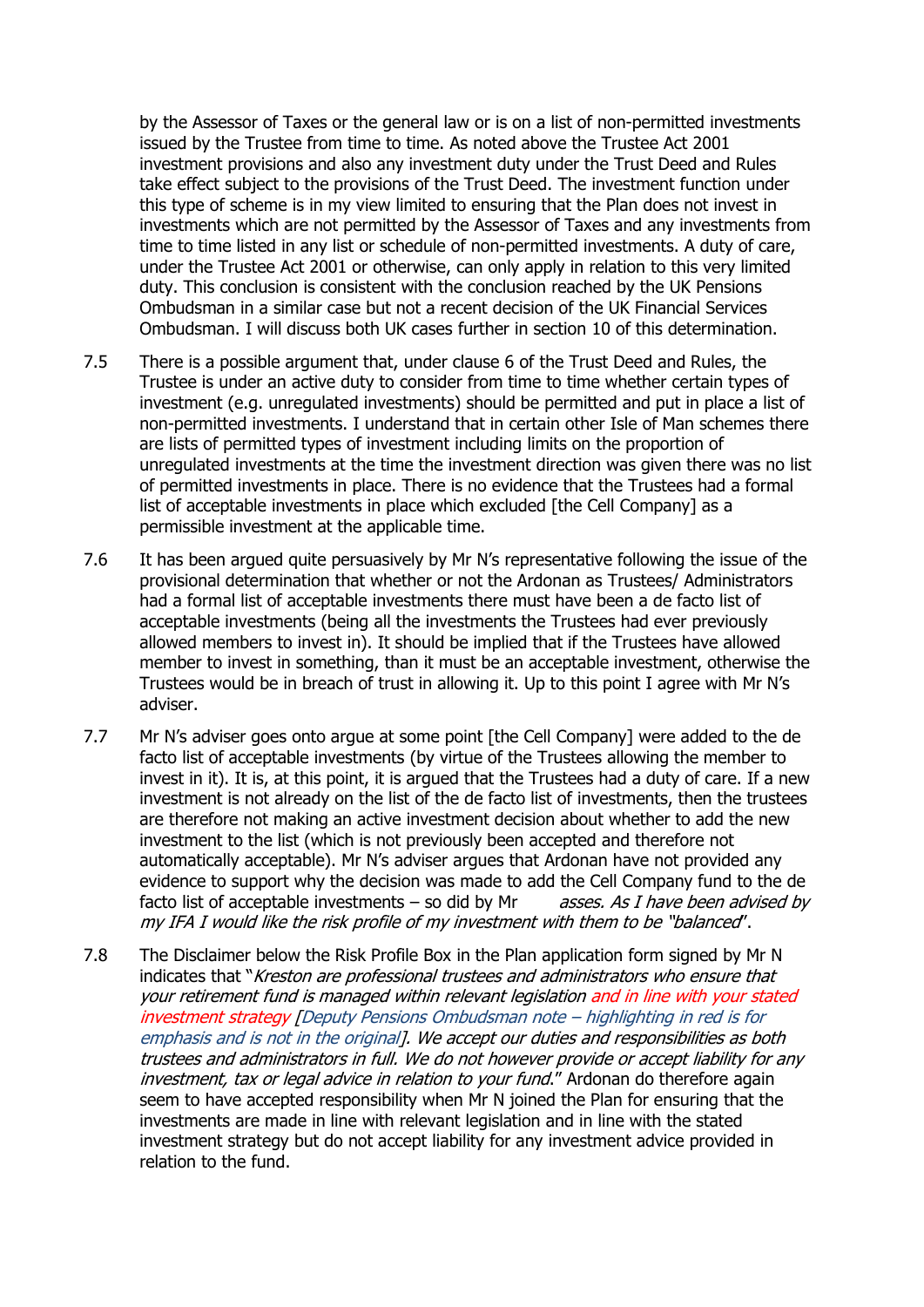### **8 Ardonan's duties under the terms and conditions of membership in relation investments**

8.1 The application for joining the Plan requires the client to complete an "Investment Policy Statement" setting out the Risk Profile of the investor. The form states that "We will use the information provided to help us undertake appropriate oversight of any investment instruction provided to us by you or your professional adviser." Ardonan, as trustee and administrator, does therefore appear to have contractually accepted a duty of care to exercise oversight of investment instructions although the form then requires the member to give extensive disclaimers that it is relying on Ardonan in relation to the investment advice. Mr N has, as noted in his submissions, also ticked the medium risk box for his risk profile i.e. "There is some risk to your capital which may go down as well as up – there is potential for growth over the long term." On the face of it this does seem to be inconsistent with an investment in an unregulated Isle of Man cell company notwithstanding that Mr N stated in his application to join the Plan that:

> "I have read and understood the "Reasons Why Letter" provided by my adviser and confirm that the investment strategy in in line with my risk profile and retirement planning objectives.

I hereby instruct you to invest all of the funds received into my account, net of any reserve you make for fees, into [the Cell Company] Limited, which I am advised gives me a diverse spread of investments in a variety of high growth asset classes. As I have been advised by my IFA I would like the risk profile of my investment with them to be "balanced".

- 8.2 The Disclaimer below the Risk Profile Box in the Plan application form signed by Mr N indicates that "Kreston are professional trustees and administrators who ensure that your retirement fund is managed within relevant legislation and in line with your stated investment strategy [Deputy Pensions Ombudsman note – highlighting in red is for emphasis and is not in the original]. We accept our duties and responsibilities as both trustees and administrators in full. We do not however provide or accept liability for any investment, tax or legal advice in relation to your fund." Ardonan do therefore again seem to have accepted responsibility when Mr N joined the Plan for ensuring that the investments are made in line with relevant legislation and in line with the stated investment strategy but do not accept liability for any investment advice provided in relation to the fund.
- 8.3 Having regard to all the above my conclusion is that there is a limited duty on Ardonan (assumed under its terms and conditions of membership) and notwithstanding the extensive disclaimers, to consider whether the proposed investment is in line with the stated investment strategy of the member. The question then arises whether Ardonan is in breach of this duty or there has been maladministration by failing to raise the potential inconsistency between a stated Medium Risk investment strategy/ a "balanced" investment strategy and investing in an unregulated investment. The question then arises whether, before accepting the investment, Ardonan should have sought additional confirmation from Mr N that he wished to invest in an unregulated cell company having regard to the high risk nature of the investment.
- 8.4 I have not been provided any evidence that Ardonan mentioned that the stated investment strategy was potentially inconsistent with an investment in [the Cell Company] when accepting the application. Ardonan did, however, on the evidence I have seen have procedures in place for accepting higher risk unregulated investments as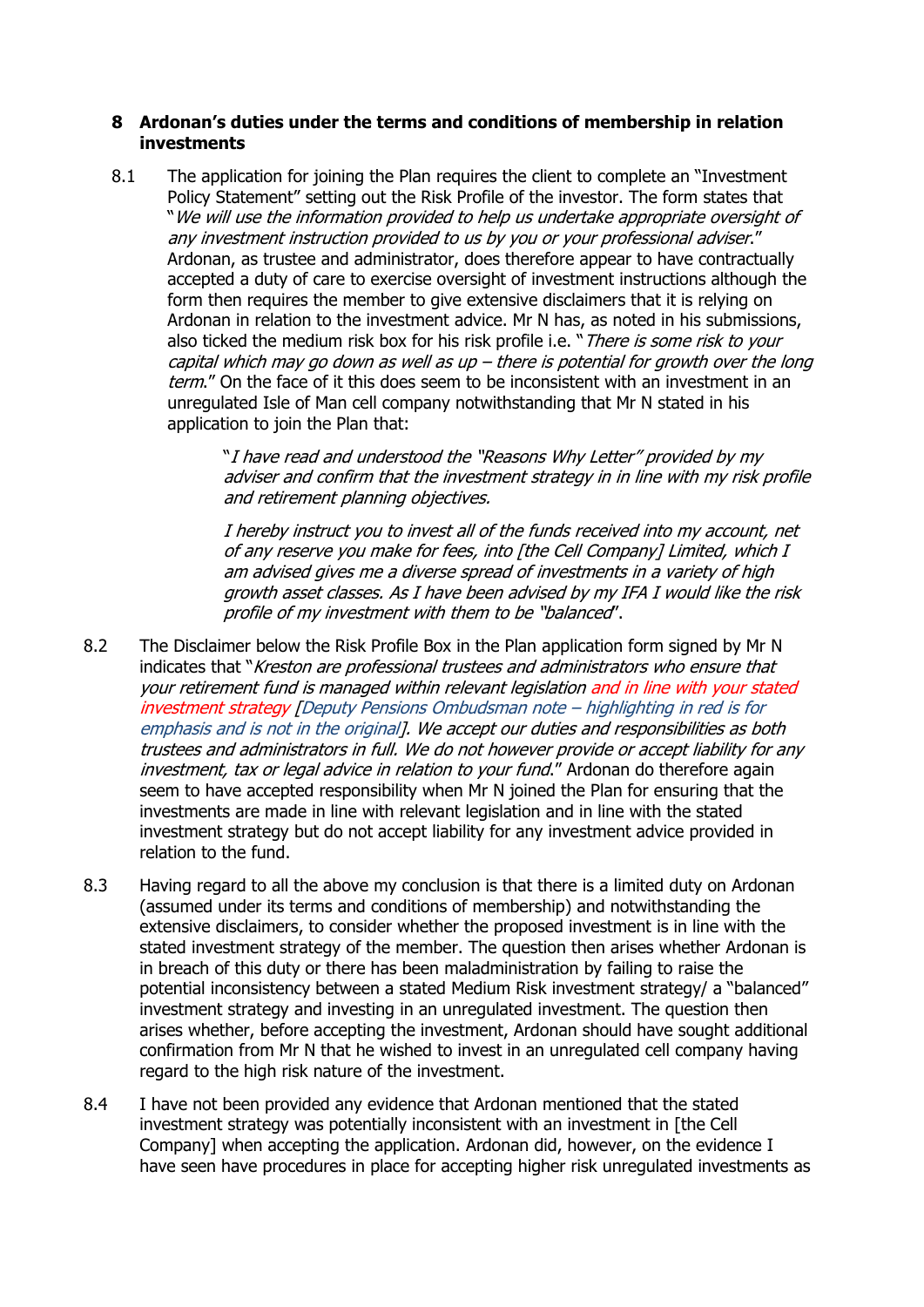investors were required to complete and sign non-standard investment forms before such an investment was accepted. The non-standard investment form Mr N signed specifically highlights the associated risks including lack of liquidity, difficulty in obtaining a valuation and accessing the investment Mr N has ticked various boxes in the nonstandard investment form acknowledging this. [The Cell Company] was not, as noted in Mr N's adviser's submissions to me, mentioned in the form. However, it is sufficiently clear in my view from the accompanying application form and the other documents that Mr N were instructing Ardonan to invest in [the Cell Company] and the non-standard investment form related to [the Cell Company]. Mr N has also signed the Investors statement at the end of the form that "I accept and have been advised that nonstandard investments may expose the Pension Plan funds to a higher risk then regulated investments and I am aware that the value of the investment could go down as well as up and the full amount of the Pension Plan funds may not be returned." This was also countersigned by the Financial Adviser and the box for the name of the Firm and Licence Number was completed [IFA1 (under licence from IFA2)]. Ardonan do, therefore, appear to have taken steps to confirm specifically that Mr N wanted to invest in a high risk unregulated investment having taken advice from his financial adviser as to its suitability.

- 8.5 Having regard to all the above, my conclusion is that ensuring that Mr N signed the nonstandard investment form (and this was countersigned by his financial adviser) was sufficient to comply with the limited duty Ardonan had assumed to monitor the investments against the stated investment strategy requested by Mr N.
- 8.6 In relation to Mr N's complaint that Ardonan should have taken steps to check the scope of the financial advisers permission, I do not consider having regard to:
	- 8.6.1 the legal obligations on Ardonan as trustee in the Isle of Man;
	- 8.6.2 the lack of any specific regulatory guidance to this effect from the Isle of Man financial services authority in this respect; and
	- 8.6.3 the lack of anything further to put Ardonan on express notice about the scope of the financial adviser's regulatory permissions:

it amounts to maladministration or breach of law for Ardonan steps to fail to check the scope of the financial adviser's permissions. It was reasonable in my view for Ardonan to rely on the investor statement in the Non-Standard Investment and Declaration Form and the countersignature from the financial adviser. Ardonan do appear to have required the financial adviser in the form to provide his licence number. I do not consider the law and existing regulatory guidance in the Isle of Man requires Ardonan to go behind this and check the detailed scope of the financial adviser's detailed permissions.

- 8.7 If Ardonan had failed to obtain this form, in my view is that there would have been a potential claim by Mr N as it would have breached Ardonan's procedures for accepting non-standard unregulated investments.
- 8.8 Also if Ardonan had placed restrictions on non-standard investments (or the percentage of non-standard investments) or at the time the investment was made [the Cell Company] did not appear in any list of permitted investments issued by Ardonan there could potentially have been a breach of its investment duties if it had proceeded to make the investment – it would have acted in breach of trust. The Cell Company was, however, not on the evidence I have seen excluded from the list of permitted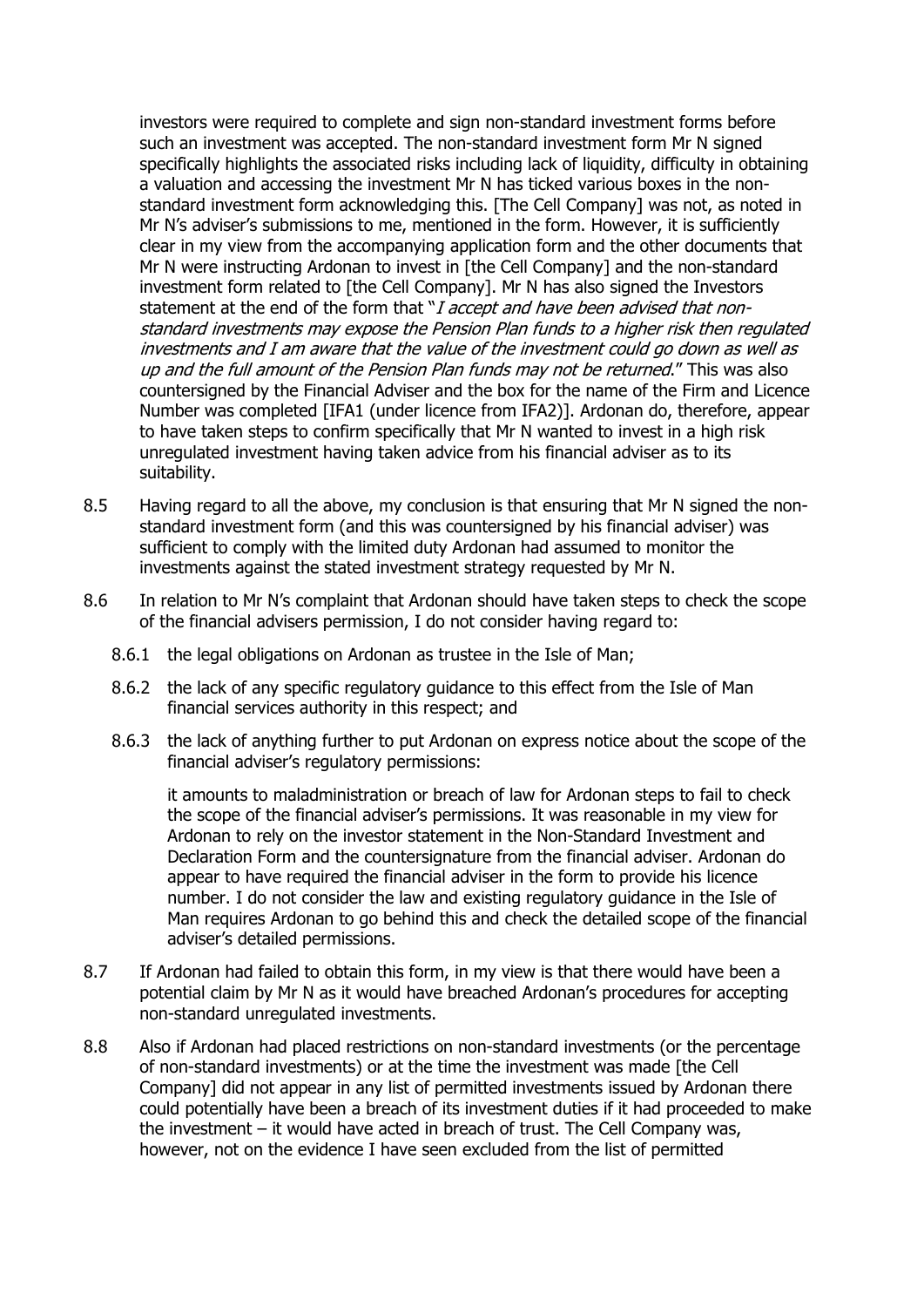investments (de facto or otherwise) until after the second investment in [the Cell Company] was made. It was only excluded at a later date.

8.9 I agree with Ardonan's submissions that as Trustee and administrator it did not have any duty to provide any financial advice to Mr N on the suitability of [the Cell Company] as an investment for Mr N or on the suitability of making a transfer to the Plan. Ardonan was not authorised to provide financial advice by the Financial Services Authority in the Isle of Man and the terms and conditions of their appointment made it clear that they did and were not able to provide such financial advice.

### 9 **UK Decisions on SIPP Providers duties in relation to unregulated investments**

- a. Both the UK Ombudsman and the UK Financial Ombudsman Service have issued determinations on a SIPP provider's duty of care when making unregulated investments on behalf of a member. These determinations are not binding on me or the Isle of Man courts but I have nevertheless considered them in reaching my decision in Mr N's complaint to determine whether the analysis may be of assistance.
- b. In the Robert Goodwin (PO 7436) (16 September 2015) complaint the UK Pensions Ombudsman held that Berkeley Burke as trustee and administrator of a SIPP was not under a duty to carry out the level of due diligence suggested by the complainant in relation to an unregulated speculative investment in 2013 Green Oil Plantations which subsequently went into administration.
- c. The UK Pensions Ombudsman noted in relation to the Trustee's duty under the Trustee Act 2000 in the UK (which is identical in all material respects to the Trustee Act 2001 in the Isle of Man) that the statutory duty of care in relation to investments did not apply to Berkeley Burke in relation to investments as the decision on investments was for the member not the Trustee or administrator. Also, in the UK ombudsman case while the trustee could refuse to allow an investment even if permitted by the Revenue there is no requirement on them to do so. The fact that a specific type of investment is available to invest in a SIPP does not confer any suitability on the investment itself.
- d. The UK Pensions Ombudsman also considered in the Goodwin case whether there were any wider due diligence responsibilities applicable to Berkeley Burke by the Financial Conduct Authority in the UK. The UK Ombudsman considered the thematic review of the way they regulated SIPPs and the practices of SIPP operators which imposed increased focus on "Treating Customers Fairly" and gave authorised firms flexibility in deciding what fairness meant to them and how best to meet TCF requirements. The FCA recommended that SIPP providers should:
	- i. monitor and bear some responsibility for the quality and type of business introduced to them;
	- ii. be responsible for the compliance aspects of investments recommended by advisers; and
	- iii. routinely record and review the types and size of investments recommended by advisers; and
	- iv. request copies of suitability reports.
- e. This was aimed at ensuring providers put in place certain controls and systems designed to flag potential instances of poor or unsuitable advice. In this case the UK Pensions Ombudsman concluded that Berkeley Burke had provided sufficient warnings to the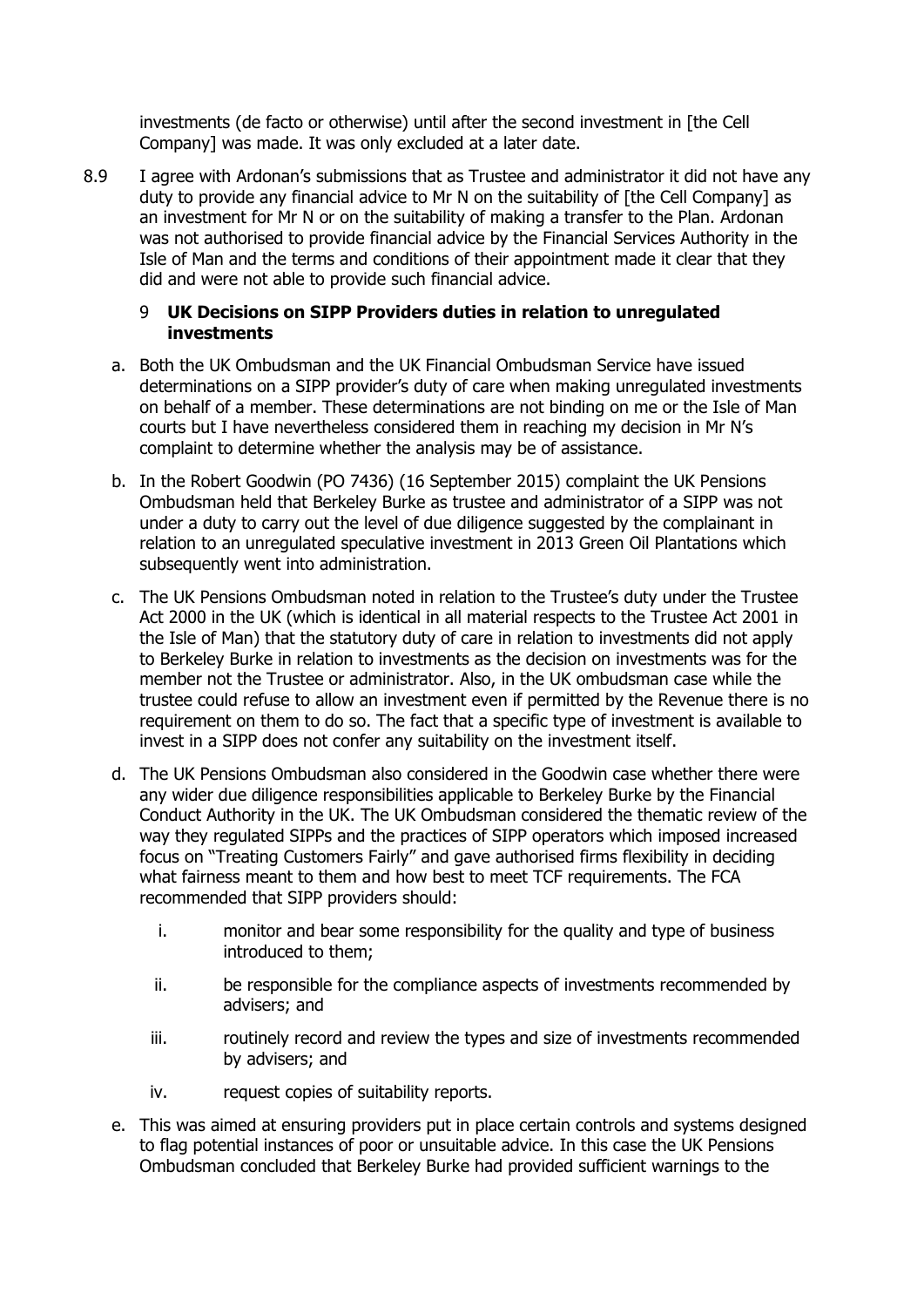complainant about the unregulated nature of the investment and the need to take financial advice. Furthermore the checks undertaken were compliant with the requirements imposed on them by the UK regulator at the time.

- f. In a subsequent UK Financial Services Ombudsman case also involving Berkeley Burke and an investment in a "green oil" scheme the UK Financial Services Ombudsman reached a different conclusion to the UK Pensions Ombudsman. The UK Financial Services Ombudsman's jurisdiction is not the same as the UK or IoM pension ombudsman's jurisdiction to investigate complaints in that any decision is to be determined by reference to what is fair and reasonable in all the circumstances. In considering what is fair and reasonable in all the circumstances of the case the Ombudsman is required to take into account (1) relevant (a) law and regulations (b) regulator's rules, guidance and standards and codes of practice and (2) (where appropriate) what he considers to have been good industry practice at the time.
- g. In the Berkeley Burke case the UK financial services ombudsman made an award against Berkeley Burke having regard to the higher level principles of business in the UK financial services rule book that a firm must conduct its business with due skill, care and diligence and a firm must pay due regard to the interests of its customers and them fairly and various other specific rules in the the Financial Services Ombudsman to decide what was fair and reasonable. The UK courts concluded that the UK financial services ombudsman had not erred in law in reaching this conclusion. The Court also noted that there were differences in the facts with the ombudsman cases and also differences in the scope of their respective jurisdictions.
- h. I do not find the UK financial ombudsman decision of particular assistance to the current case as my understanding is that there are no directly equivalent higher level principles to Principle 2 (A firm must conduct its business with due skill and diligence) and 6 (a firm must pay due regard to the interests of customers and treat them fairly) under Isle of Man financial services legislation applicable to pension scheme administrators or trustees. There also has not to my knowledge ever been a similar thematic review of SIPP providers duties in the Isle of Man from which any equivalent duty to exercise due skill and care might be derived. We have to look to Isle of Man law, regulatory practice and the documentation governing the Plan to determine what duties Ardonan owed in relation to the acceptance of the transfer and investment.

# 10 **Findings of fact and law**

- 10.1 Ardonan owed a limited contractual duty to Mr N to check whether any proposed investment was consistent with his stated Medium Risk/balanced investment strategy. It is difficult to see how an investment in an unregulated Isle of Man cell company can be consistent with that strategy. Ardonan did, however, obtain a signed non-standard investment form from Mr N containing various declarations acknowledging the high level of risk associated with an investing in [the Cell Company]. It was reasonable for Ardonan to rely on the declarations made by Mr N in the signed non-standard investment form and take the statement from Mr N's Financial Adviser implying that it had the necessary authorisations to give advice on the transfer and investments in [the Cell Company] at face value. Ardonan were therefore not in breach of the limited contractual duty they had assumed in relation to investments.
- 10.2 Ardonan as trustee of the Plan was not subject to any investment duties to prepare a statement of investment principles and keep this under review under the RBS 2000 as the Plan is exempt from these requirements as a self directed plan. Ardonan, as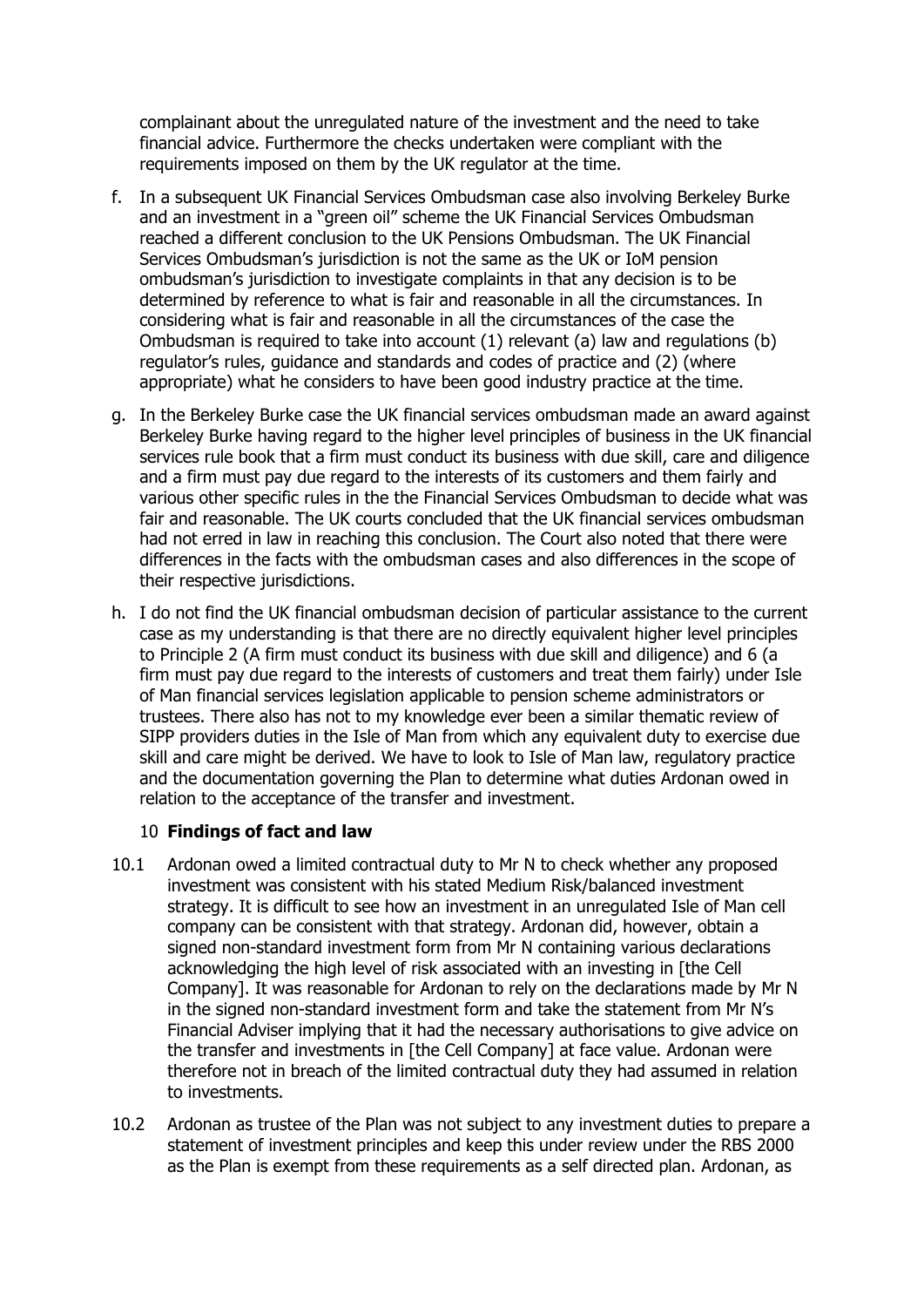trustee of the Plan, is also not subject to any investment duty to consider suitability of investments or duty of care relating to investments under the Trustee Act 2001 as such a duty or duty of care is inconsistent with the wording of the Trust Deed and rules of the Plan and the Trustee Act 2001 provisions do not apply in those circumstances.

- 10.3 Ardonan's duties in relation to investments under general trust law are very limited under the wording of the Trust Deed. Ardonan is required under the Trust Deed governing the Plan to ensure that any investment is consistent with guidance issued by the Assessor of Taxes in the Isle of Man and comply with any list of permitted investments and, subject to this, to give effect to Mr N's instructions to make the investment in [the Cell Company] once he was accepted as a member. Ardonan were not, however, required to put in place a list of permitted investments under its investment powers under the Trust Deed of the Plan or under an active duty to review that list from time to time. To the extent that there was a de facto list of acceptable investments in place (which I agree there must have been) there was no requirement, as argued by Mr N, for Ardonan to consider specifically whether [the Cell Company] should be a permitted investment in the absence of being put on notice about concerns about its suitability. It was also not in breach of trust to permit investments to be made in non standard/unregulated investments. If Ardonan had failed to follow Mr N's directions to make an investment (which was not excluded as a permitted investment in any list in place from time to time) Ardonan would have been acting in breach of trust.
- 10.4 Ardonan owed no duty in law to establish whether the Plan was appropriate or suitable for Mr N or whether [the Cell Company] was appropriate as an investment for him (other than the very limited duty described in paragraph 10.1 of this determination). Ardonan were not authorised to give financial advice on suitability of investments or on transfers by the Isle of Man financial services authority and the Plan documentation made this very clear.
- 10.5 On the basis of existing Isle of Man legislation and financial services guidance Mr N owed no duty (in the absence of facts to put them on notice of a potential scam) to protect Mr N from a potential scams.
- 10.6 I therefore do not uphold Mr N's complaints against Ardonan.

### **Ian Greenstreet**

### **Deputy Pensions Ombudsman**

**11 January 2019**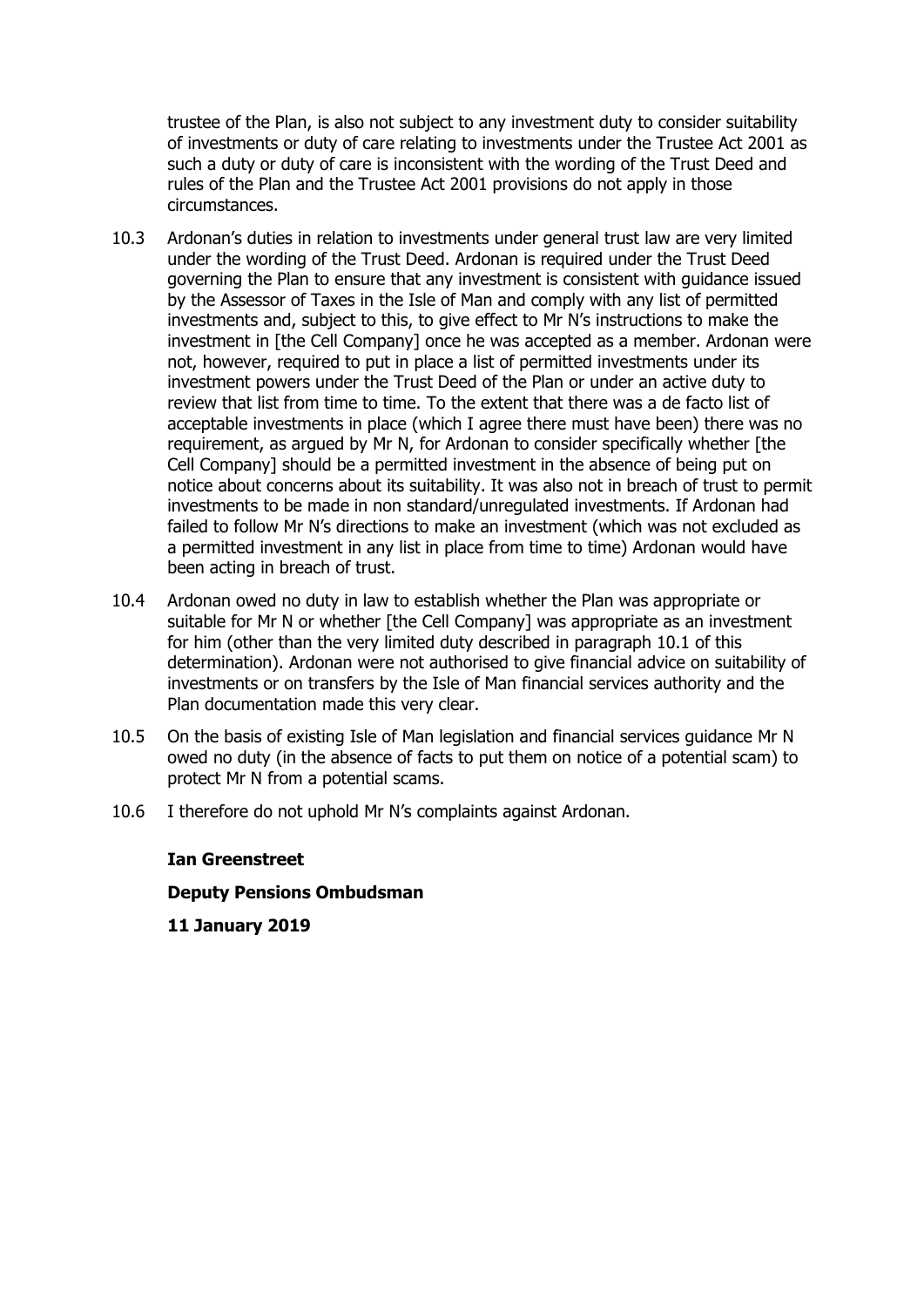Appendix – Extracts from Certain powers under the Trust Deed and Rules governing the Plan

### 5 POWERS DUTIES AND DISCRETIONS OF THE TRUSTEE

5.1 The Trustee is granted all powers rights privileges and discretions it may require for the proper implementation of the Scheme, including the performance of all duties imposed by law and may do anything expedient or necessary for the support, maintenance and administration of the Scheme and for the benefit of the Members and those claiming under them (including for the avoidance of doubt, the institution defence compromise and settlement of legal proceedings, whether brought by or against a Member or otherwise)

### 6 INVESTMENT

- 6.1 The Trustee may invest all or any part of a Member's Fund in any manner subject to such guidelines as may be issued from time to time by the Assessor of Income Tax.
- 6.2 The Trustee shall exercise the power in clause 6.1 in accordance with any directions given by a Member (either directly or through an appointee in accordance with clause 6.7) in relation to that Member's Fund unless to do so would in the opinion of the Trustee breach the provisions of the Scheme. Such direction by the Member or his appointee shall be made with reference to any schedule or list of acceptable investments made available by the scheme trustee or administrator from time to time, or to any investment fund available from an investment manager appointed in accordance with the Trustee's power to do so under clause 5.4.1.
- 6.3 ……………………………………………………………………………………………………..;
- 6.4 ………………..;
- 6.5 ……………………….;
- 6.6 …………..;
- 6.7 ……………….;

# CLAUSE 7 LIABILITY OF TRUSTEE, RECOVERY OF CHARGES, EXPENSES ETC

- 7.1 Subject to section 20 of the RBSA 2000, the Trustee shall be entitled to all of the indemnities conferred on trustees by law. The Trustee shall not be liable for any acts or omissions not due to its own deliberate bad faith and each Member in respect of whose Members Fund any relevant liability arises shall keep the Trustee indemnified against any loss, liability, obligation, demand, claim, expenses or proceedings whatsoever (together referred to in this Deed as the "Consequences" of the exercise of all the Trustee's powers and discretions and against the Consequences of any breach of trust or other breach of duty, including in relation to the making of any Unauthorised Payment (as defined in clause 8.3), except to the extent attributable to deliberate bad faith on the part of the Trustee; and the Trustee shall be indemnified to the same extent from the assets of the Scheme attributable to the relevant Member's Fund(s).
- 7.2 Without prejudice to the generality of clause 7.1, no Member or any other person shall have any claim right or interest under the Scheme or any claim against the Trustee in connection with the Scheme except under or in accordance with the